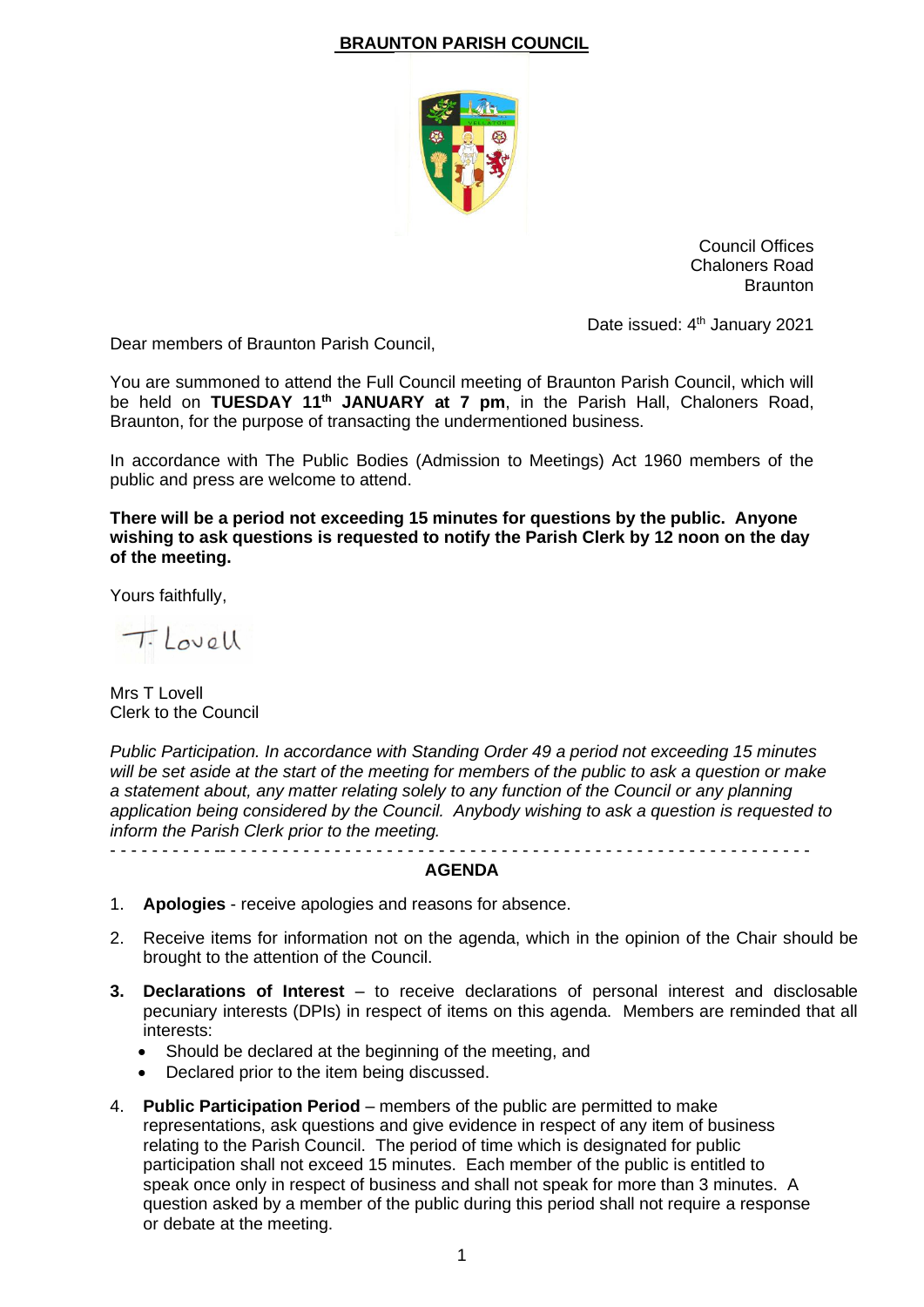- 5. **Requests for Dispensation** consider requests received for dispensation(s).
- 6. **Minutes** Approve and sign Minutes of the Council meeting held on 14 December 2021, attached.
- 7. **Action Sheet** see attached.
- 8. **Police Report** receive latest newsletter.
- 9. **Report from Devon County Councillor** receive Devon County Councillor.
- 10. **Report from North Devon Councillors** receive North Devon District Councillors.
- 11. **North Devon Council Planning –** Receive Maria Bailey Service Manager for Development Management at North Devon Council.
- 12. **Braunton Neighbourhood Plan** Receive update from the Braunton Neighbourhood Plan Steering Group, attached.
- 13. **Planning –** North Devon Council the determining Authority, has asked for comments from this Parish Council on the following applications (click on the application number to view the Application):
	- (a) [74303](https://planning.northdevon.gov.uk/Planning/Display/74303) Description: Extension and alterations to dwelling and associated works. Address: Thistledene, Exeter Road, Braunton, EX33 2BN Applicant: Mr and Mrs Williams
	- (b) [74523](https://planning.northdevon.gov.uk/Planning/Display/74523) Description: Erection of a balcony to the rear (East) elevation. Address: Maidenhall, Frog Lane, Braunton, Devon, EX33 1BB Applicant: Mr and Mrs Cammack
	- (c) [74522](https://planning.northdevon.gov.uk/Planning/Display/74522) Description: Internal and external alterations to café. Address: Saunton Break Café, Saunton, Braunton, EX33 1LG Applicant: Saunton Break Café Ltd.
	- (d) [74484](https://planning.northdevon.gov.uk/Planning/Display/74484) Description: Construction of a Garden Room Address: South Lea House, Lower Park Road, Braunton, Devon, EX33 2HS Applicant: Mr Robin Bonds
	- (e) [74554](https://planning.northdevon.gov.uk/Planning/Display/74554) Description: Conversion of existing garage to annex together with erection of detached double garage. Address: Arundell Lodge, 3 Seven Acres Park, Braunton, Devon, EX33 2PD. Applicant: Mr and Mrs Brent
	- (f) [74256](https://planning.northdevon.gov.uk/Planning/Display/74256) Description: Listed Building Consent for conversion of existing barn and lean-to to extend existing house and locate new holiday accommodation. Address: The Long House, Nethercott, Braunton, Devon, EX33 1HT Applicant: Sophy Miller
	- (g) [74235](https://planning.northdevon.gov.uk/Planning/Display/74235) Description: Conversion of existing barn and lean-to to extend existing house and locate new holiday accommodation. Address: The Long House, Nethercott, Braunton, Devon, EX33 1HT. Applicant: Sophy Miller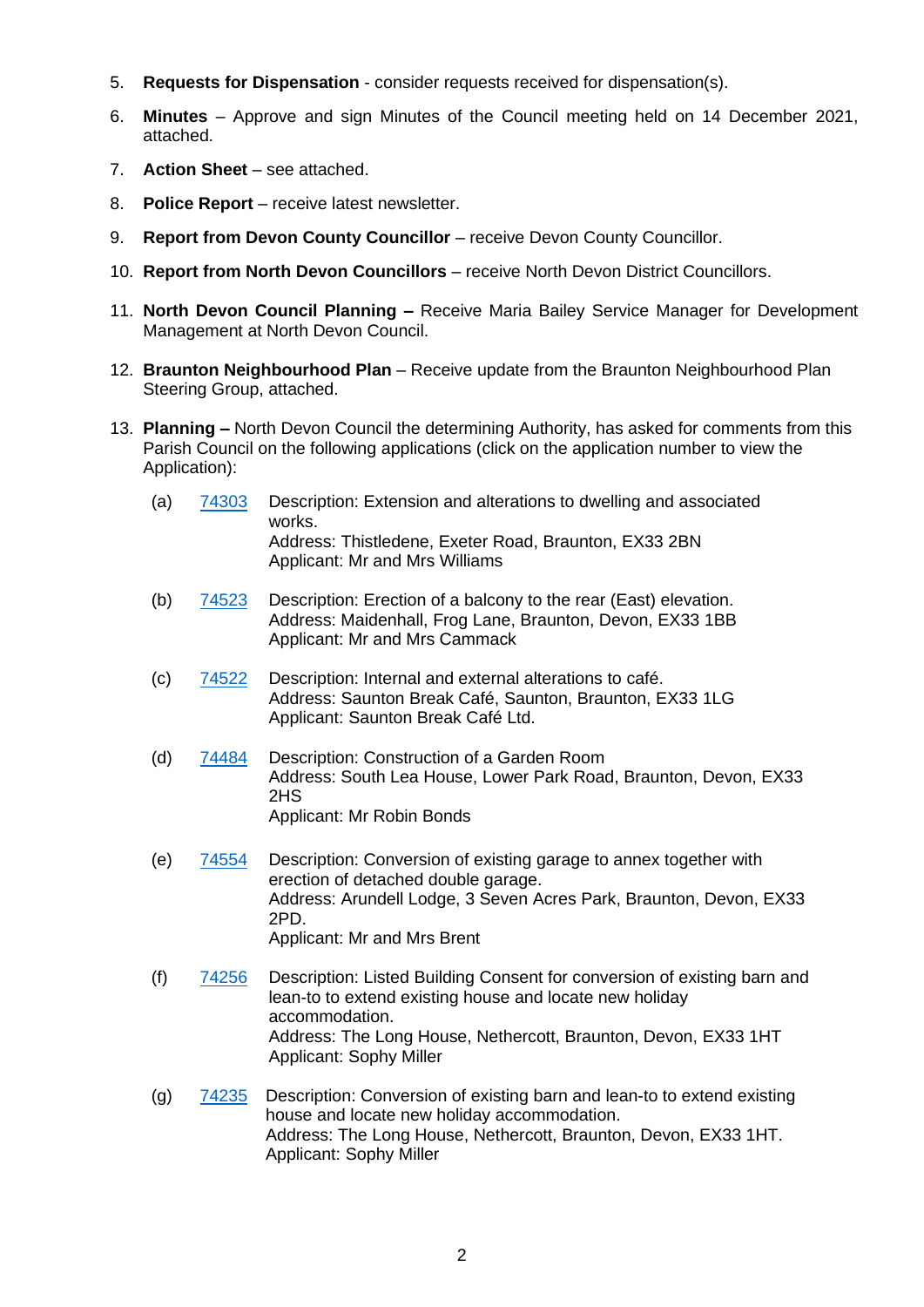## 14. **North Devon Council – Planning Decisions**

- 74309 Description: Notification for prior approval for larger home extension which extends 4.5m beyond the rear wall, 3.9m to the ridge and 2.5m to eaves. Site Address: 58 South Street, Braunton, Devon, EX33 2AN Applicant: Charlotte Beagley Decision: APPROVED Decision Date: 09/12/21
- 71593 Description: Retrospective application for the continued siting of one mobile home to be used as a rural workers dwelling. Site Address: Meadowsweet, Saunton Road, Braunton, Devon, EX33 1HG Applicant: M Nichol Decision: APPROVED Decision Date: 14/12/21
- 72558 Description: Conversion of 4 barns to form 5 holiday lets. Site Address: Incledon Farm, Braunton, Devon, EX33 1HU Applicant: Mr and Mrs Bury Decision: APPROVED Decision Date: 13/12/21
- 73836 Description: Conversion of existing Store to dwelling. Site Address: Braunton Garage, Braunton Engineering, Exeter Road, Braunton, Devon, EX33 2JP. Applicant: Mr A Black Decision: APPROVED Decision Date: 14/12/21
- 74156 Description: Variation of condition 2 (approved plans) planning permission 71063 (Single storey extension to dwelling) to allow for change to roof design from mono-pitch to a flat roof together with alterations to boundary wall. Site Address: 2 Orchard Road, Knowle, EX33 2LY Decision: APPROVED Decision Date: 16/12/21
- 74164 Description: Conversion and enlargement of the existing garage into a office and living space. Site Address: 11 Shortacombe Drive, Braunton, Devon EX33 1JD Decision: APPROVED Decision Date: 16/12/21
- 74165 Description: Listed building consent for the replacement of all windows and side and rear doors. Site Address: Jasmine Cottage, 47 North Street, Braunton, EX33 1AP Description: APPROVED Decision Date: 15/12/21
- 15. **Accounts Due for Payment – To examine and agree the accounts due for payment, for the period 14 th December 2021 – 11 January 2022 inclusive, and to approve PAYE, NI and pension contributions –** The schedule of payments will be issued prior to the meeting.
- 16. **Caen Catchment Beaver Project** Receive Cllr Adrian Bryant.
- 17. **To ratify decisions taken under delegated powers since the 14 th December 2021 – 11 January 2022**, attached.
- 18. **Braunton Parish Action Plan** Consider proposal for Devon Communities Together to assist with creating a Parish Action Plan to support the Neighbourhood Plan.
- 19. **Braunton Community Work Hub** Review provision of the leased line at the Braunton Community Work Hub.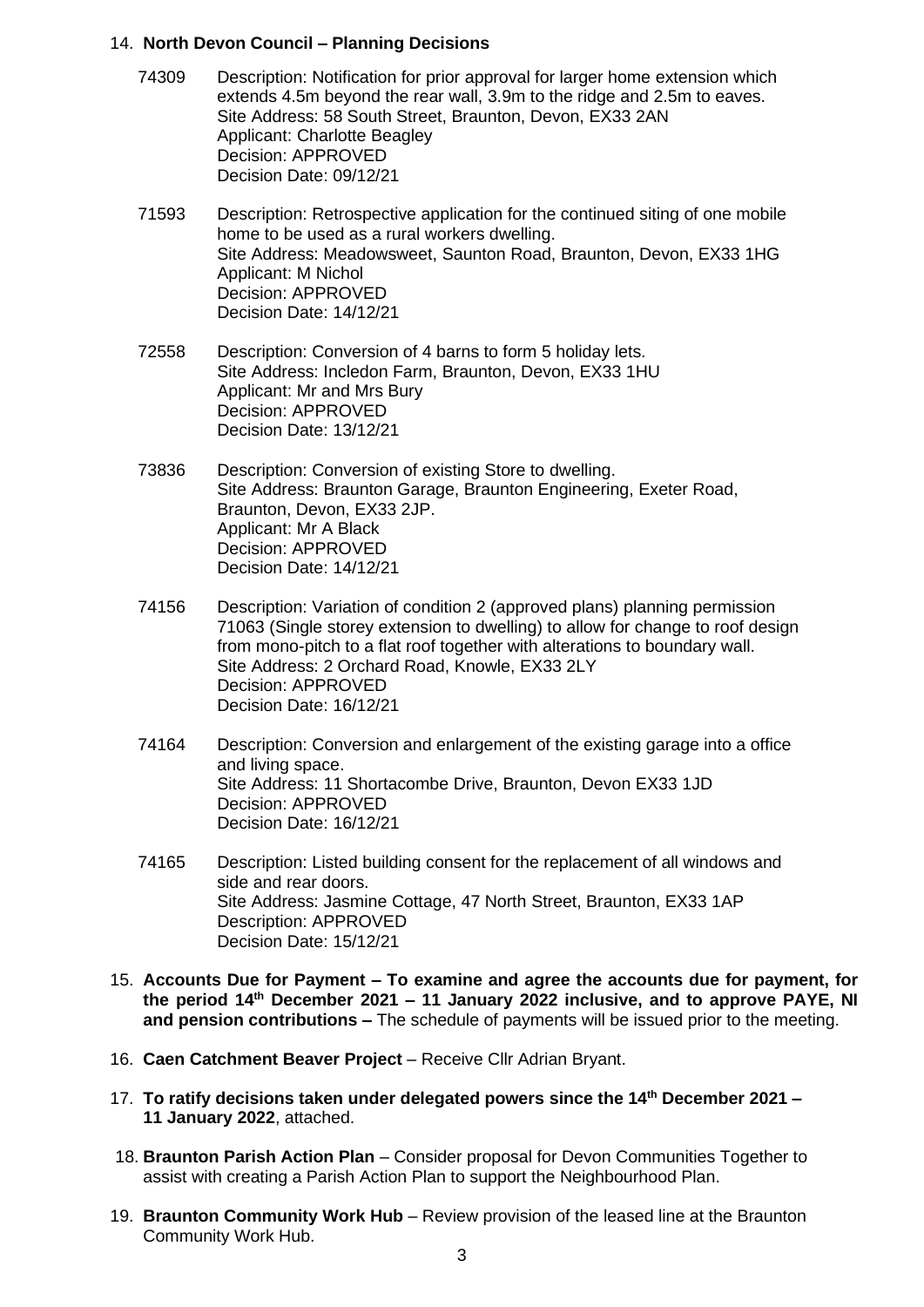- 20. **Interim Internal Audit 2021/22** Receive and approve reports from the interim internal audit, attached.
- 21. **Christmas Market 2022** Consider proposals to use the Caen Street Car Park for the Christmas Market 2022.
- 22. **Braunton Craft Market** Consider request received from Mango Beads to hold a craft market on the Community Shared Space and grass verge by John Wensley's Newsagent on Wednesdays and Saturdays from June 2022.

## 23. **Exclusion of Press and Public**

To resolve under section 1(2) of the Public Bodies (Admission to Meetings) Act 1960 that the public and press be excluded from the meeting for the following item as it involves the likely disclosure of confidential information.

## Part B

24. **Acquisition of Bats Meadow, Braunton** – Approve and sign transfer documents.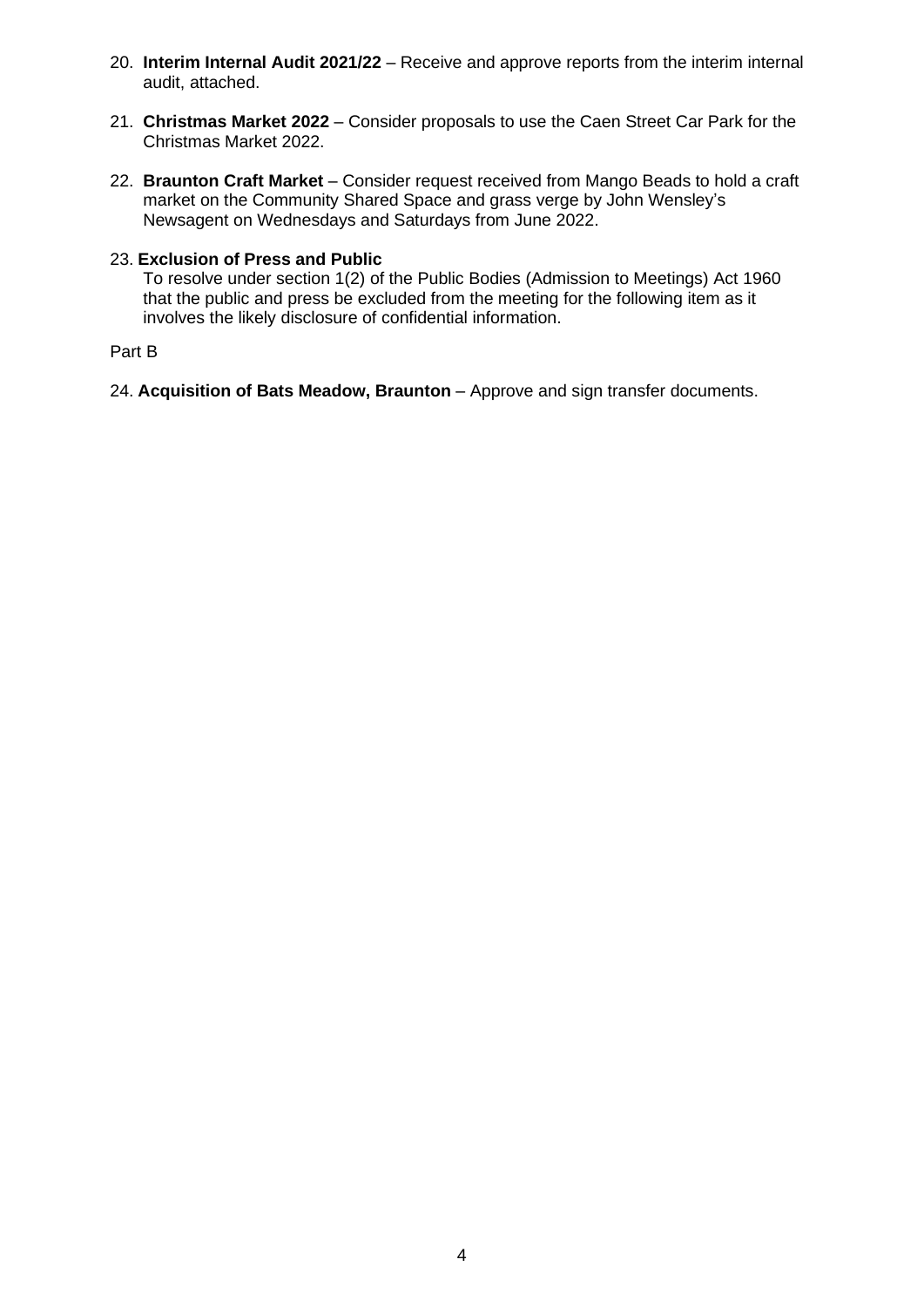**7. BRAUNTON PARISH COUNCIL ACTION SHEET**

| . .                        |                                                                             | <u> ANDRE ANDRE AUTOROPIS AU TON UILLET</u>                                                                                                                                                                                                                                                                                                                                                                                                                                                                                                                                                                                                                                                                                                                                                                                                                                                                               |
|----------------------------|-----------------------------------------------------------------------------|---------------------------------------------------------------------------------------------------------------------------------------------------------------------------------------------------------------------------------------------------------------------------------------------------------------------------------------------------------------------------------------------------------------------------------------------------------------------------------------------------------------------------------------------------------------------------------------------------------------------------------------------------------------------------------------------------------------------------------------------------------------------------------------------------------------------------------------------------------------------------------------------------------------------------|
| <b>DATE</b>                | <b>TOPIC</b>                                                                | <b>PROGRESS</b>                                                                                                                                                                                                                                                                                                                                                                                                                                                                                                                                                                                                                                                                                                                                                                                                                                                                                                           |
| April 2021                 | Air Quality Action Plan<br>(AQAP)                                           | The next meeting held on 8 December 2021 at 10am.                                                                                                                                                                                                                                                                                                                                                                                                                                                                                                                                                                                                                                                                                                                                                                                                                                                                         |
| September 2021             | Devon County Council                                                        | Upgrading the existing Zebra crossing at Chaloners Road has been programmed to take place between the 17 <sup>th</sup><br>November and 19 <sup>th</sup> December. Temporary traffic lights will be in place for the duration of the works but a full road<br>closure will be required w/c 6 <sup>th</sup> December for 4 consecutive nights to enable resurfacing works to be carried out.<br>Deed of Dedication for control box has been completed and registered with Land Registry. Completed                                                                                                                                                                                                                                                                                                                                                                                                                          |
| October 2019-<br>Ongoing   | <b>Extension of Tarka Trail</b><br>from Knowle towards<br><b>Ilfracombe</b> | No updates have been received from the County - refer to October 2019 AS.                                                                                                                                                                                                                                                                                                                                                                                                                                                                                                                                                                                                                                                                                                                                                                                                                                                 |
| April 2021                 | Section106                                                                  | £26,000 S106 money awarded for improvements to the Chaloners Road Play Park. The approved new equipment has<br>been ordered due to COVID19 there is a shortage in stock with a 12 week lead time the equipment should be installed<br>in the autumn. Completed but waiting for safety inspection before park can be reopened to the public.                                                                                                                                                                                                                                                                                                                                                                                                                                                                                                                                                                               |
| June 2019 -<br>ongoing     | <b>Braunton Neighbourhood</b><br>Plan (BNP)                                 | The Council appointed Cllrs M Shapland, A Bryant, D Relph and G Bell as its four representatives to serve on the<br>Braunton Neighbourhood Plan Steering Group (BNPSG) (Min Ref: 075/2019/20). Update submitted at Council<br>meeting on the 11 January 22                                                                                                                                                                                                                                                                                                                                                                                                                                                                                                                                                                                                                                                                |
| June 2019 -<br>ongoing     | <b>Climate Emergency</b>                                                    | No updates have been received - refer to March 2021 AS. Air Source Heat Pump installed at Work Hub. Cost<br>£14,073. Applied for £2,100 District Councillor Grant towards the project.                                                                                                                                                                                                                                                                                                                                                                                                                                                                                                                                                                                                                                                                                                                                    |
| February 2020 -<br>ongoing | Men's Shed - Live Well in<br><b>Braunton</b>                                | The Council at its meeting on the 10 <sup>th</sup> August agreed to provide a Letter of Intent (LOI) to use the Stoney Bridge<br>Depot for the Braunton and Rural Communities Men's Shed subject to planning being granted.<br>Full Planning required. Planning permission has been submitted to the LPA.                                                                                                                                                                                                                                                                                                                                                                                                                                                                                                                                                                                                                 |
| May 2021                   | Car Parks                                                                   | The Council have signed up to the Flowbird alternative payment App this will go live w/c 15 November.<br>Agreed that the Council would replace the three pay and display machines in the Caen St. Car Park with the Evolution<br>3 pay and display machines and upgrade the Evolution 2 pay and display machine in the Chaloner Road Car Park.<br>The Clerk has negotiated a 60 day payment extension with the supplier. Machines have been dispatched to the<br>Installer. Date for installation to be confirmed as need to liaise with electrician to disconnect existing<br>machines and upgrade signage to display new tariff.<br>Installation has been delayed due to supply issues with Brexit and Covid19. Should be installed in the autumn.<br>New tariff agreed on the 1 <sup>st</sup> April 2021 to be implemented with new machines. Provisional installation date w/c 17 <sup>th</sup><br><b>January 22.</b> |
| June 2021                  | Anti social behaviour<br>(ASB) at the Recreation<br>Ground                  | Neighbouring residents have complained about ASB on the Recreation Ground and in the Illingworth Shelter.<br>The Chair and Clerk met with the police and local residents to discuss options to improve the situation. The Police<br>explained that only 4% of ASB happens in Braunton but this might not be a true a reflection, as many people don't<br>report incidences to the 101 number.<br>Council used EX33 to encourage people to report to the 101 non-emergency number.<br>Invited the Police and Crime Commissioner to a future Council meeting.<br>New double metal bin on order the Recreation Ground (previous bin burnt to the ground)<br>$\bullet$<br>Mick Harrison from the PCC's Office to attend the Council meeting on the 14 December 21.<br>Gardeners Shed burgled on Saturday 9 October, replacement door on order. Postponed due to an increase in<br><b>Covid cases locally.</b>                 |
| <b>July 2021</b>           | Pharmacy provisions in<br>the village                                       | The assessment regarding pharmacy provisions in Braunton has been delayed for a further year due to Covid 19.                                                                                                                                                                                                                                                                                                                                                                                                                                                                                                                                                                                                                                                                                                                                                                                                             |
| September 2021             | DCC Queen's Jubilee                                                         | Braunton Caen Rotary have been successful in securing a pack of 420 Woodland Trust trees that will be planted on                                                                                                                                                                                                                                                                                                                                                                                                                                                                                                                                                                                                                                                                                                                                                                                                          |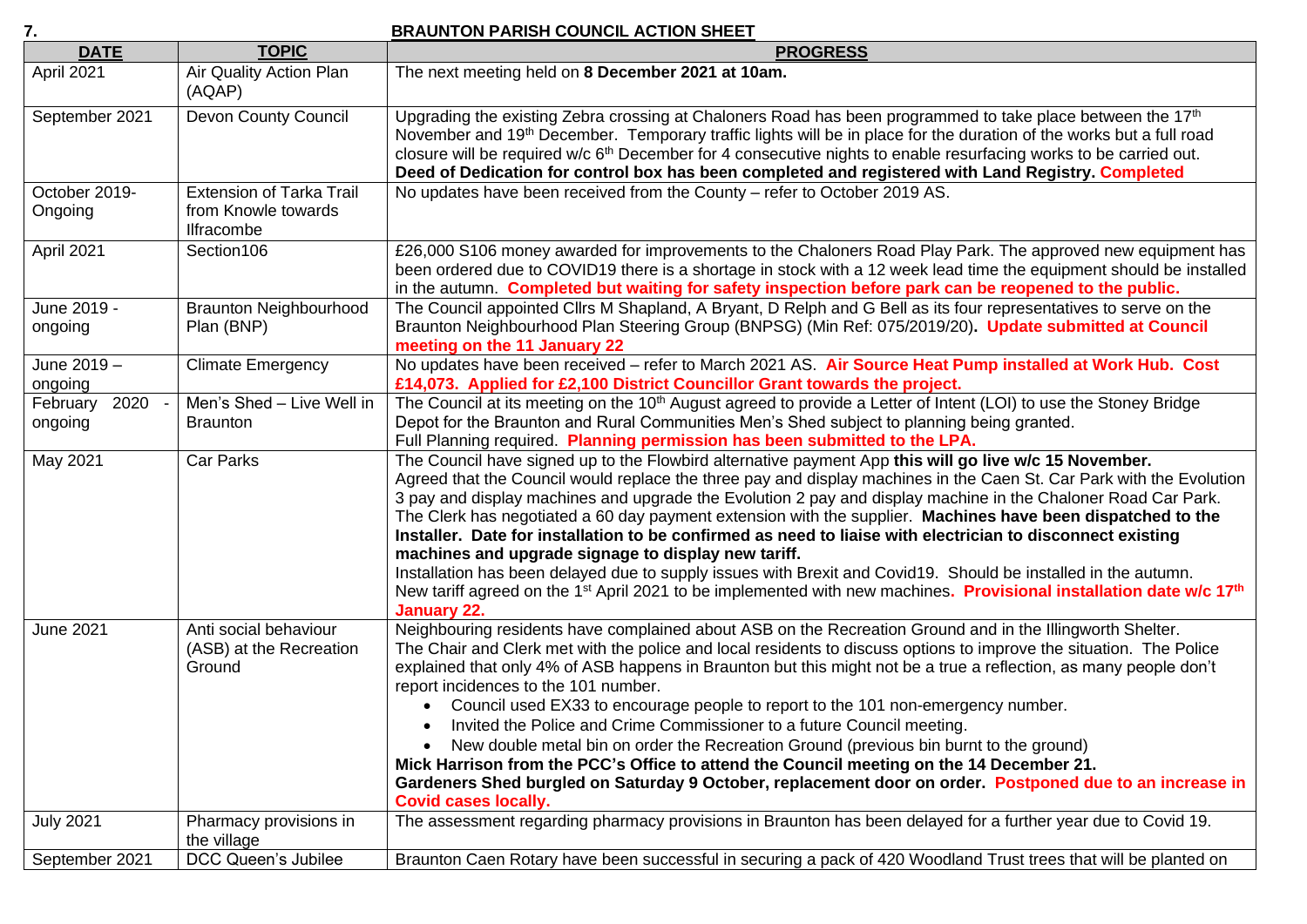|                                                                               | <b>Tree Scheme</b>            | parish land at Georgeham Cross. The Council have applied for a grant of £5,000 Investing in Devon and £200                                                                                                                                                                                                                                                                                                                                                    |
|-------------------------------------------------------------------------------|-------------------------------|---------------------------------------------------------------------------------------------------------------------------------------------------------------------------------------------------------------------------------------------------------------------------------------------------------------------------------------------------------------------------------------------------------------------------------------------------------------|
|                                                                               |                               | District Councillor Grant for installation of an Adventure Trim Trail.                                                                                                                                                                                                                                                                                                                                                                                        |
| September 2021                                                                | <b>Housing Crisis</b>         | Contact MP regarding using empty MOD houses at Chivenor.                                                                                                                                                                                                                                                                                                                                                                                                      |
| 2021<br>October                                                               | <b>Braunton Economic Plan</b> | Council agreed to produce a Parish Economic Plan (Min Ref:82/2021/22)                                                                                                                                                                                                                                                                                                                                                                                         |
| ongoing                                                                       | (BEP)                         | Working party consisting of: Cllrs D Relph, M Shapland, A Bryant, D Spear and J Chesters. To be considered                                                                                                                                                                                                                                                                                                                                                    |
|                                                                               |                               | at the Council meeting on the 11 January 22.                                                                                                                                                                                                                                                                                                                                                                                                                  |
| October 2021 to                                                               | <b>Hire Policy Review</b>     | To request hirers to consider Plastic Free North Devon Consortium (PFNDC) Event Guide when planning                                                                                                                                                                                                                                                                                                                                                           |
| be reviewed                                                                   |                               | events on Parish Council land.                                                                                                                                                                                                                                                                                                                                                                                                                                |
|                                                                               |                               | To be reviewed 2022.                                                                                                                                                                                                                                                                                                                                                                                                                                          |
| <b>FINANCE COMMITTEE</b>                                                      |                               | <b>PROGRESS</b>                                                                                                                                                                                                                                                                                                                                                                                                                                               |
| May 2019 - delayed due to Covid-19                                            |                               | BPC to apply for the Local Council Award Scheme (aka Quality Council Status).                                                                                                                                                                                                                                                                                                                                                                                 |
| May 2019 - delayed due to Covid-19                                            |                               | To upgrade the Council's website. Report to be considered at the Council meeting on the 14 December. Postponed<br>until February 22.                                                                                                                                                                                                                                                                                                                          |
| <b>PARKS AND GARDENS COMMITTEE</b>                                            |                               | <b>PROGRESS</b>                                                                                                                                                                                                                                                                                                                                                                                                                                               |
| 2019 – delayed (waiting for s106)                                             |                               | Install new swing set and communal area in Knowle Play Park. The Clerk has submitted a new S106 application for<br>funding.                                                                                                                                                                                                                                                                                                                                   |
| April 2021                                                                    |                               | Council to take on the County Urban Grass Cutting contract for 2021/22.                                                                                                                                                                                                                                                                                                                                                                                       |
| Managing the grass verges for wildlife<br>(Bumblebee and insect conservation) |                               | Council staff are working with the Bumblebee Conservation Trust to improve habitat and encourage wildlife<br>diversification. Pilot scheme on Saunton Road - verges included in the pilot can be identified as they have wildlife<br>indicator posts erected. Funding Application submitted to the AONB for £4k towards a pick-up mower attachment was<br>successful. New equipment has been purchased the Council issue joint press release in the new year. |
| September 2019 - in progress with NDC                                         |                               | To look at opportunities to provide more public open space in the community. The Clerk, the Chair and Chair of Parks<br>and Gardens to be given delegated powers to meet with NDC to begin negotiations regarding acquiring more open<br>space in Braunton between the River Caen and Tarka Trail.                                                                                                                                                            |
| Grounds Maintenance Works 29 June to 12<br>July                               |                               | Hedges: South View Allotment.                                                                                                                                                                                                                                                                                                                                                                                                                                 |
| <b>PROPERTY COMMITTEE</b>                                                     |                               | <b>PROGRESS</b>                                                                                                                                                                                                                                                                                                                                                                                                                                               |
| <b>June 2021</b>                                                              |                               | Building maintenance to the Bakehouse Centre meeting with Chair Trustees on 21 October.                                                                                                                                                                                                                                                                                                                                                                       |
| September 2021                                                                |                               | Decorate police office at the Work Hub. Completed                                                                                                                                                                                                                                                                                                                                                                                                             |